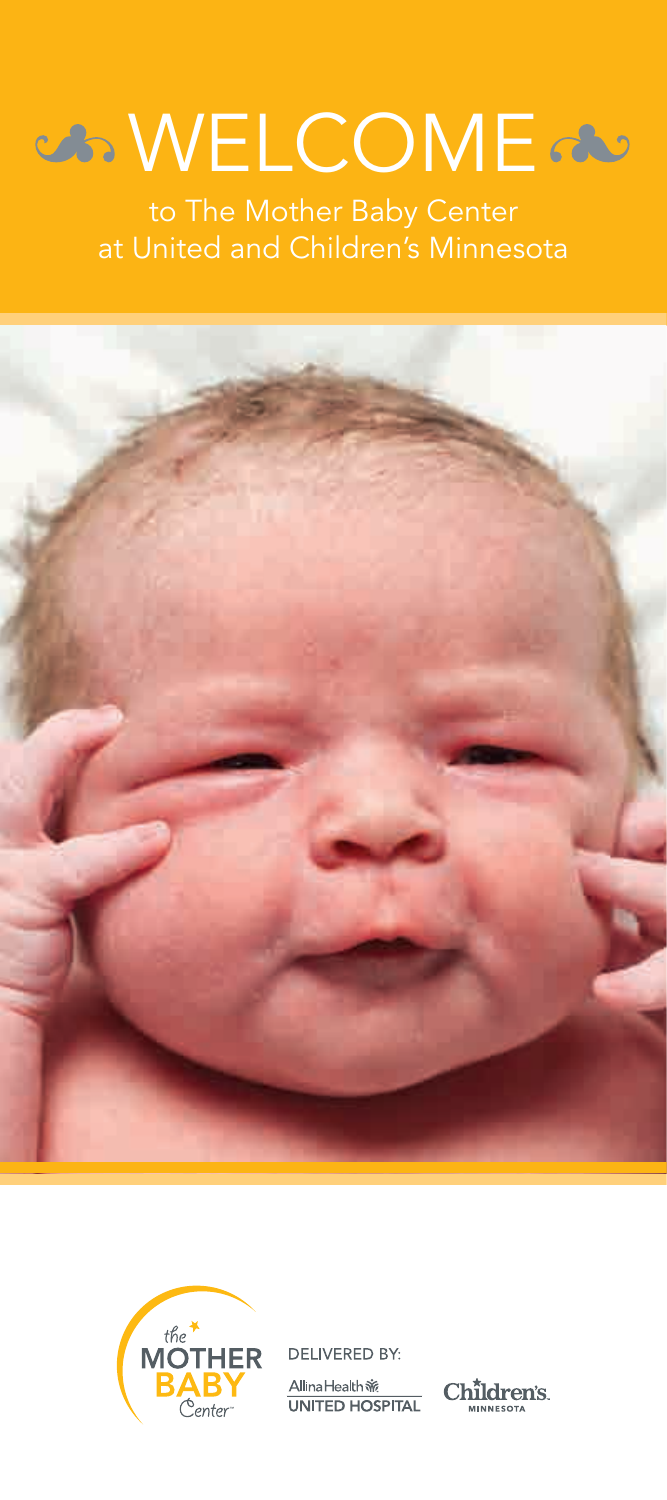## WELCOME!

We are delighted that you have chosen The Mother Baby Center at United and Children's Minnesota for your baby's birth.

Our staff is looking forward to working with you and your family during your stay in The Mother Baby Center.

Use the information on these pages to familiarize yourself with The Mother Baby Center.

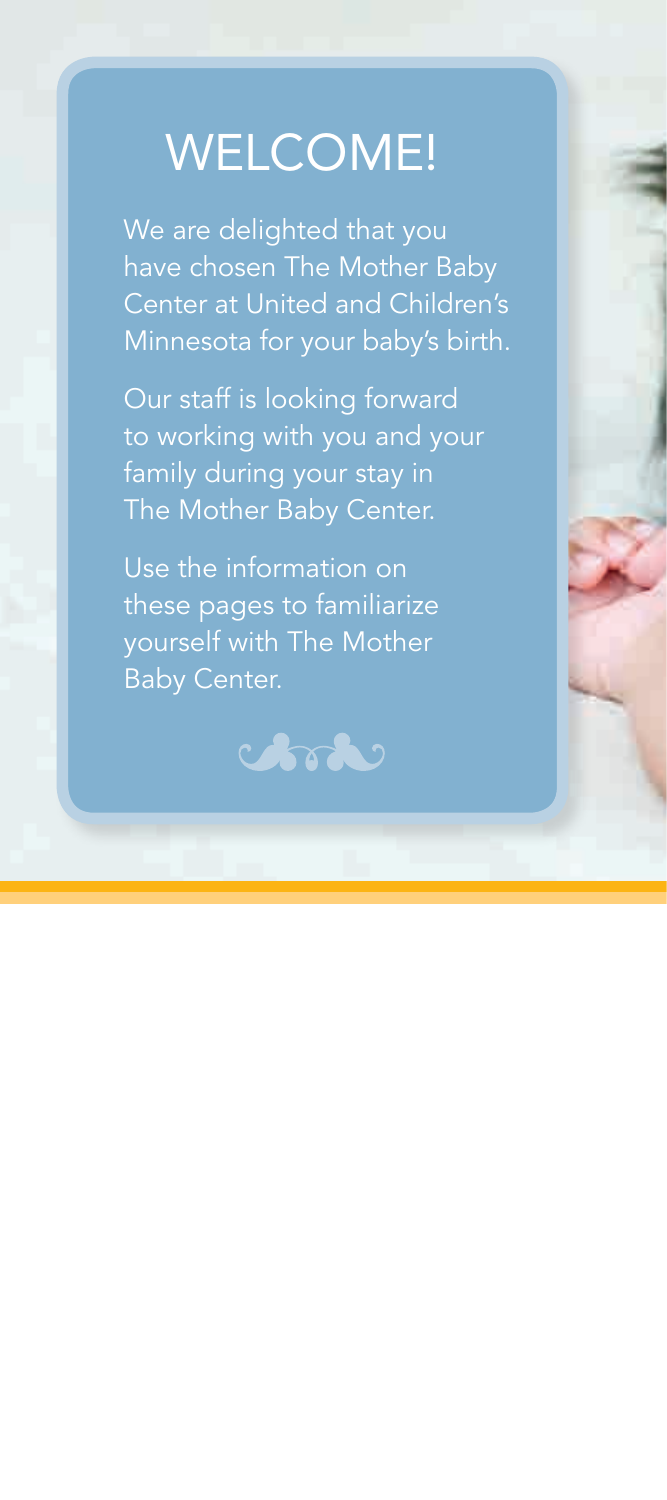

## OUR BOOK, *BEGINNINGS – PREGNANCY, BIRTH AND BEYOND*

You should have received this book at your doctor's or midwife's office. This book contains valuable information for you and your baby's care during pregnancy, at the hospital, and after you go home. Please take some time to review it before coming to the hospital. If you do not have a copy of this book, ask for one at your next prenatal appointment.

Beginnings is also available as a free app in both Apple and Google Play app stores (search for Beginnings by Allina Health). You can also view it online at allinahealth.org/pregnancycare.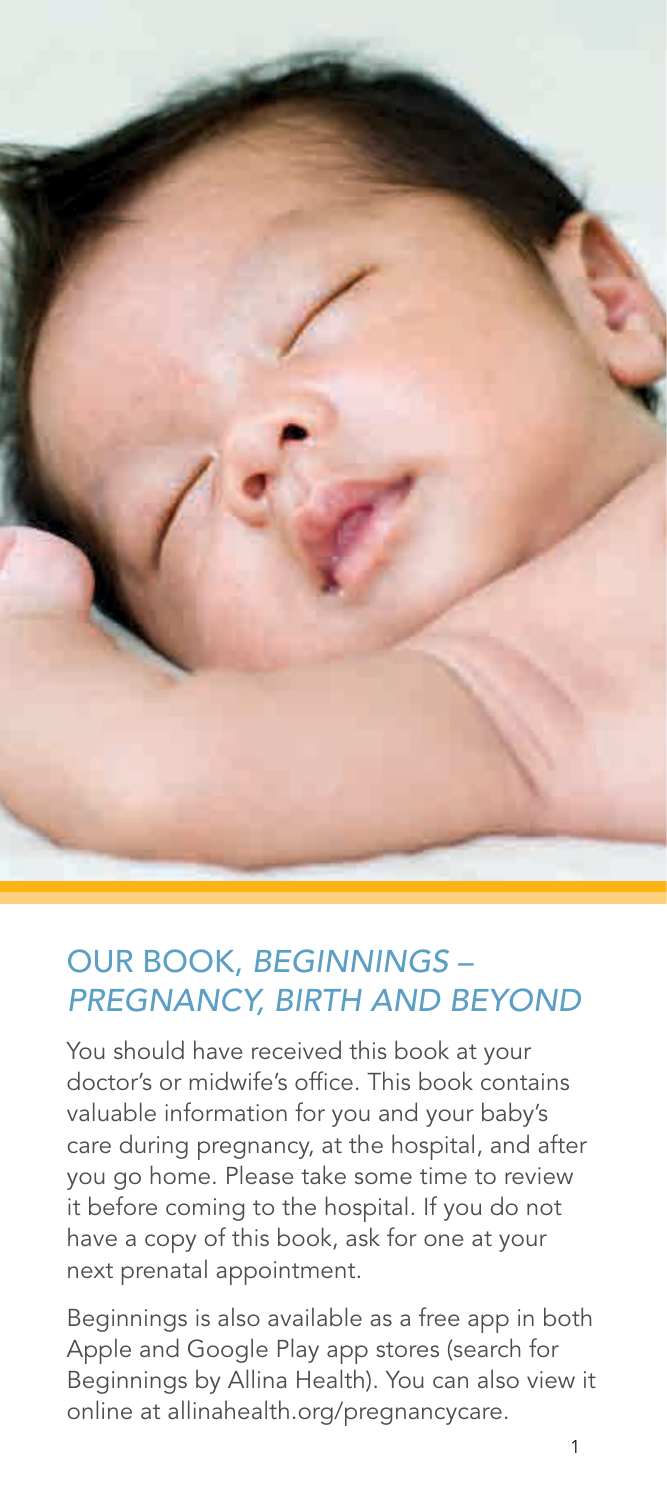## THE MOTHER BABY CENTER WEBSITE

You may find it helpful to know all the services available to you. Information about our care and services can be found on our website at TheMotherBabyCenter.org.

## CLASSES AND TOURS

## Are you prepared for your birth experience?

Allina Health partners with Amma Parenting Center to offer pregnancy, parenting and newborn care classes to help you prepare for childbirth and healthy childhood development.

Amma teachers are current in the fields of obstetrics and perinatal education and strive to make classes fun and interactive. Classes are held throughout the Minneapolis/St. Paul area and you can take a class at any location.

For a class description, dates/times, locations, fees and registration, please visit Amma Parenting Center's website at ammaparentingcenter.com.

#### Take a tour

If you would like to become familiar with The Mother Baby Center before your baby's birth, please schedule a tour with Allina Health Class Registration by calling 1-866-904-9962.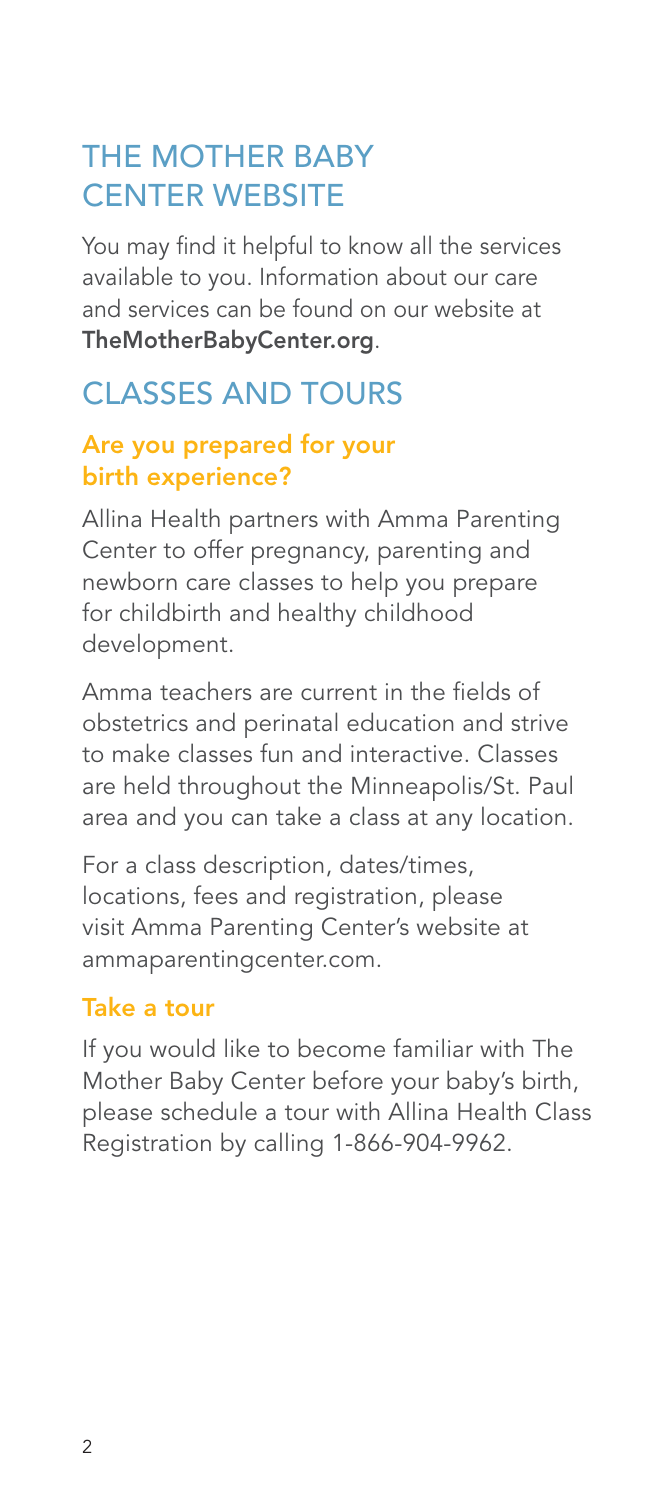

## PREPARATION BEFORE ADMISSION

There are a few tasks for you to complete before you have your baby.

#### Choose your baby's health care provider

Choosing your baby's health care provider is an important decision. Your choice can include a nurse practitioner, family medicine doctor, or a pediatrician. If you already see a family medicine doctor, you can ask him or her to care for your baby, as well. If you are cared for by an obstetrician or midwife, you will need to choose a different health care provider for your baby. On behalf of your baby, it will be our pleasure to notify your baby's health care provider once your baby has arrived.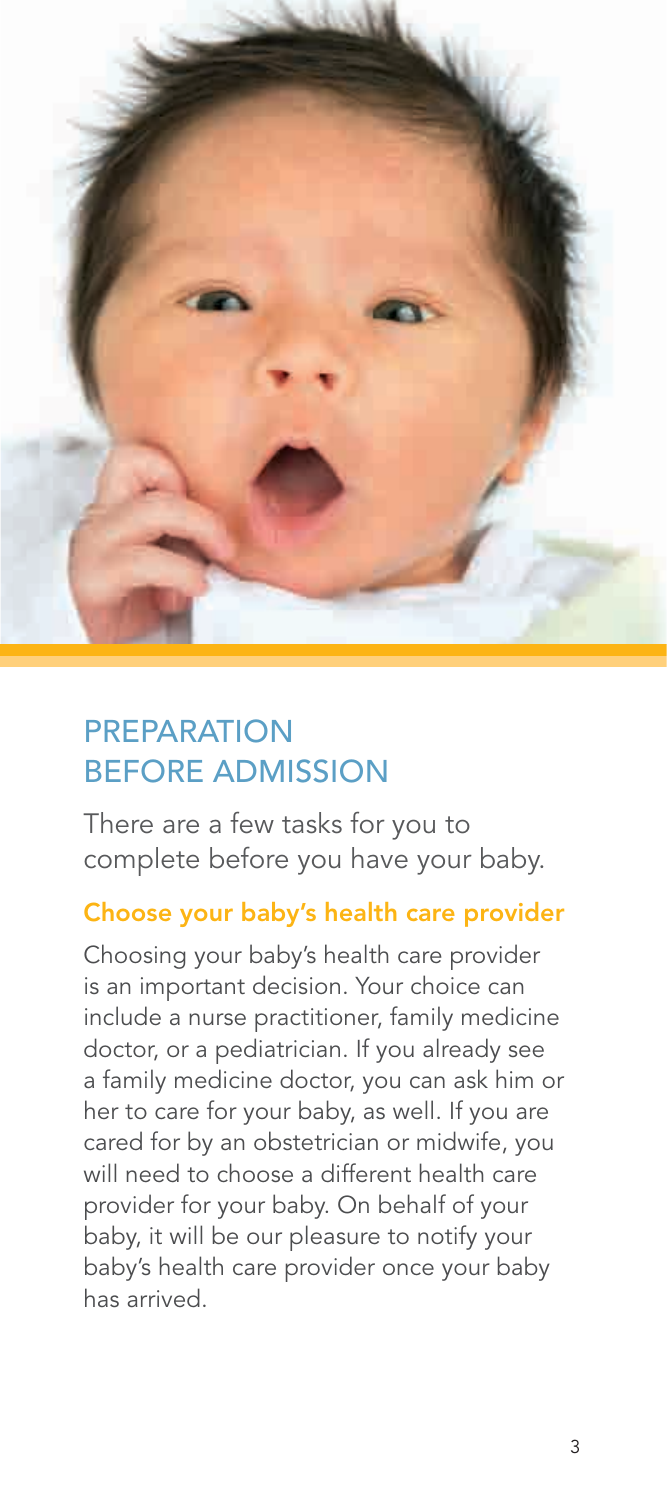More information about this topic can be found in our book, Beginnings – Pregnancy, Birth and Beyond. After you choose an infant provider, be sure to call and ask whether the provider is taking new patients.

If the provider you choose does not see patients at United, we will be happy to contact a physician who can see your baby during your hospital stay.

#### Call your insurance carrier

The Mother Baby Center recommends that you call your insurance carrier regarding your maternity benefits. In particular, ask about coverage for breast pumps and/or circumcisions.

#### Breast pump coverage

Ask if it is covered routinely or if there needs to be a medical indication for the pump to be covered. If there is coverage for a breast pump, ask if the coverage applies for a rented pump or a purchased pump.



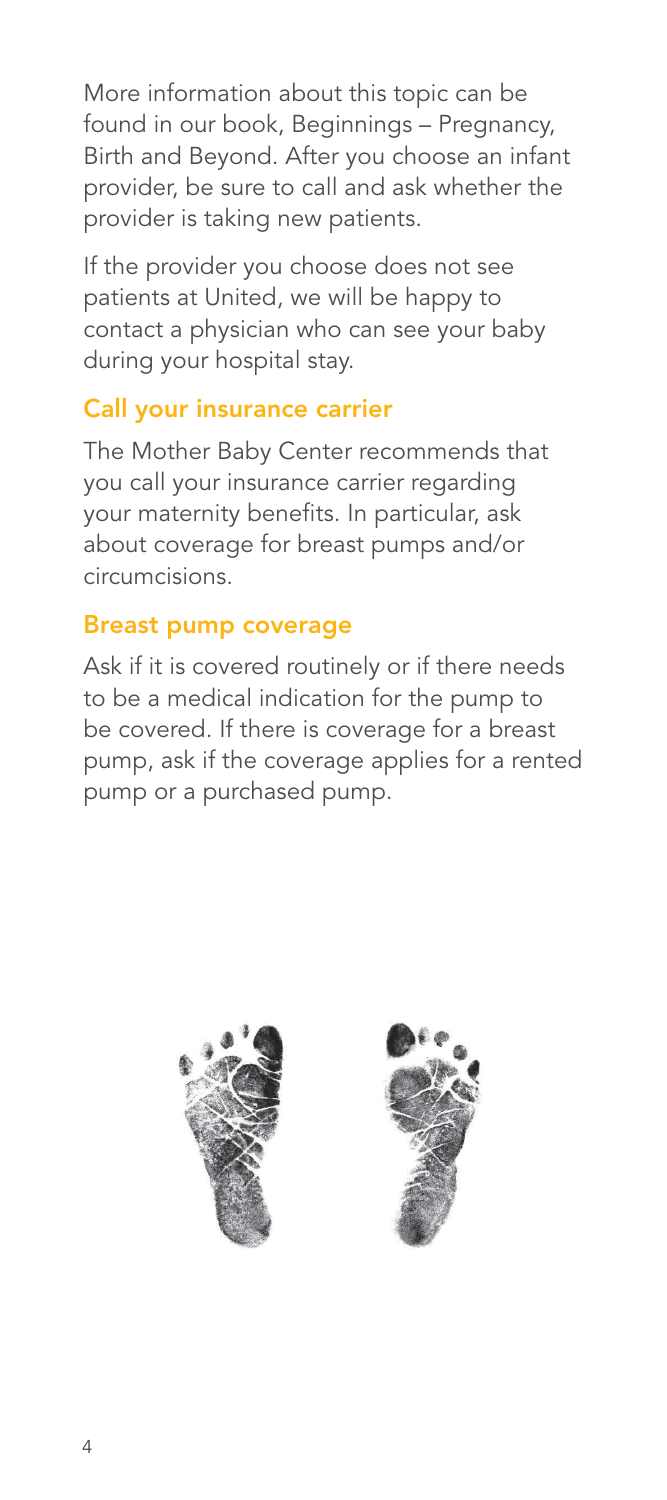## **Circumcision**

If you expect a boy and choose to have him circumcised, ask your insurance carrier if the procedure is covered. Also, ask if there is a difference in coverage if the procedure is done during the hospital stay or in a doctor's office after discharge.

## ABOUT YOUR HOSPITAL STAY

## Parking

The Red Ramp is closest to The Mother Baby Center. You will receive six discount parking tickets during your stay. The charge for parking with a discount ticket is \$4.

## Check In to The Mother Baby Center

The Mother Baby Center offers a convenient main entrance and drop-off location that is separate from United Hospital's main entrance.

The Mother Baby Center at United and Children's Minnesota 345 Smith Avenue North St. Paul, MN 55102 651-241-6290

Map and directions: TheMotherBabyCenter.org

## Pain Management

There are many options available to help you manage pain or discomfort during and after your baby's birth. Choices include nitrous oxide, massage, aromatherapy, hydrotherapy, relaxation techniques, medications and others. While none of these methods alone will take away all of your pain during and after birth, our goal is to help you be as comfortable as possible. Please talk with your provider about pain management options.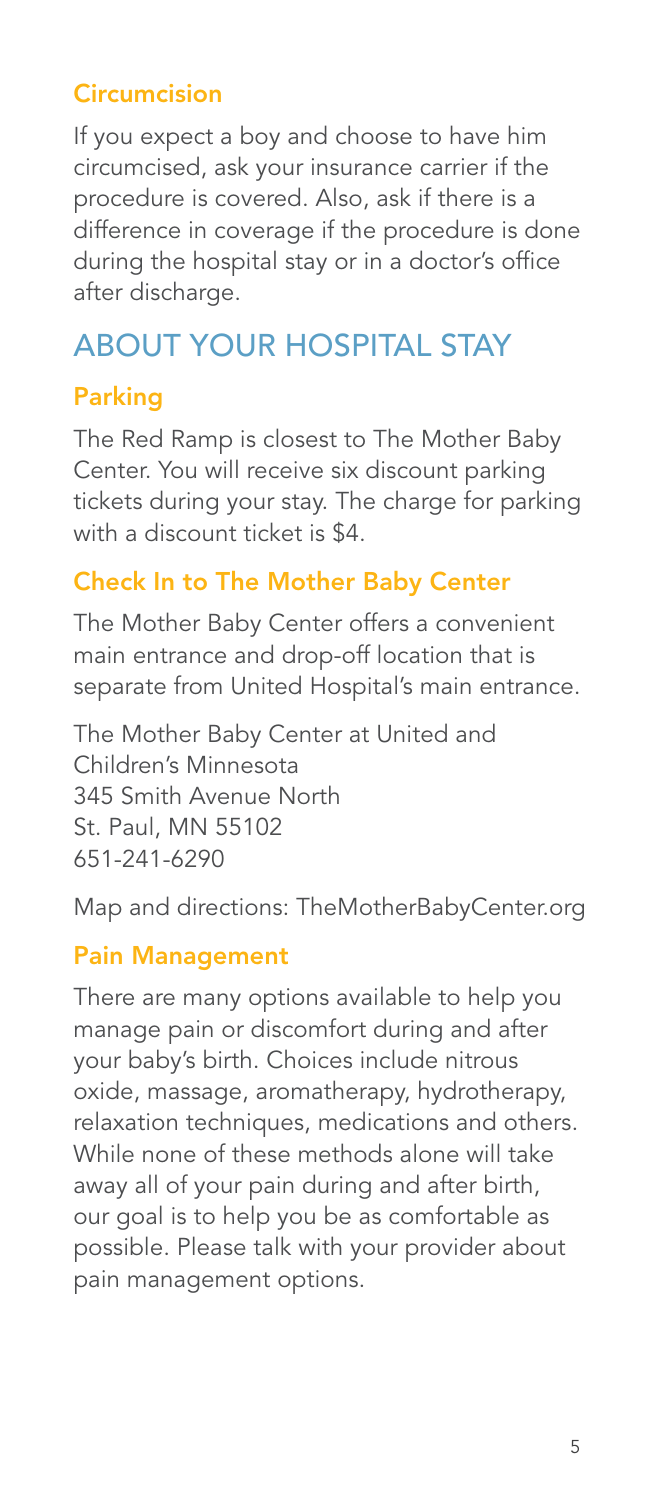

## Rooming-in

While you are with us in The Mother Baby Center, we encourage you to "room-in" with your baby. Rooming-in keeps your baby where he or she feels safest, which is with you.

Research supports that when babies roomin, they feed better, cry less, and lose less weight. Parents go home with more confidence in their ability to care for their baby and report more positive feelings toward their baby. Mothers who keep their babies with them at night actually have better-quality sleep than those whose babies are in the nursery between feedings.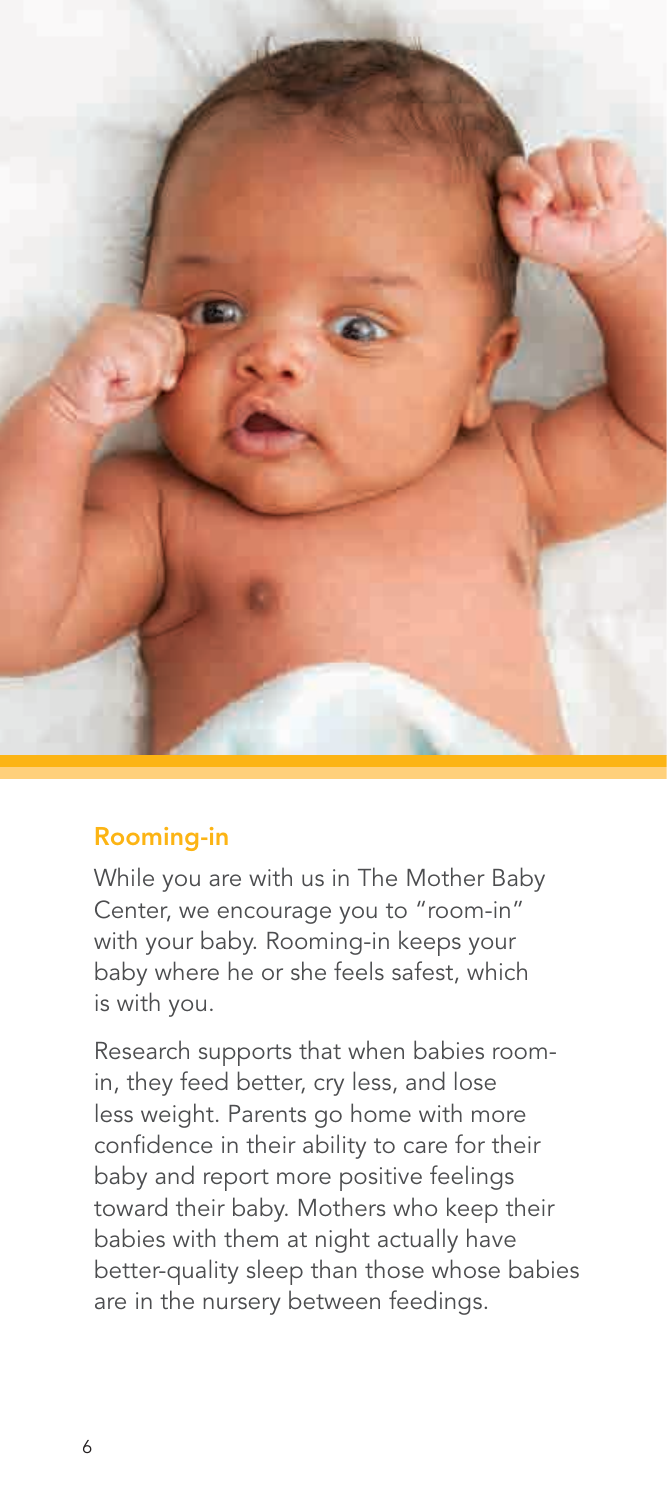## First Hour Care

The first minutes and hour after your baby's birth are a very special time for you and your baby. It is a time for you to get to know each other and spend private time together as a new family. Immediately after your baby is born, if neither mom nor baby require any special care, we will give you an opportunity to have uninterrupted quiet time with your baby. We will help you cuddle with your baby by placing him or her skin-to-skin with you. Cuddling with your baby skin-to-skin has many benefits for both mother and baby.

The benefits include:

- **keeps baby warm**
- helps regulate baby's blood sugar
- **reduces crying**
- **promotes bonding**
- improves milk supply.

During the first hour, your baby will have his or her first feeding. Whether you choose to breastfeed or feed your baby infant formula, the nurses in The Mother Baby Center will provide you with education and expert support to get off to a good start.

#### Breastfeeding Support

Your nurses are very skilled at helping you with breastfeeding. We have certified lactation consultants from our Breastfeeding Resource Center to help with complex breastfeeding issues. If you are having difficulties with breastfeeding when you leave the hospital, our lactation consultants will give you a written feeding plan for your baby and set up a follow-up appointment for you in their clinic. To reach the Breastfeeding Resource Center call 651-241-6250.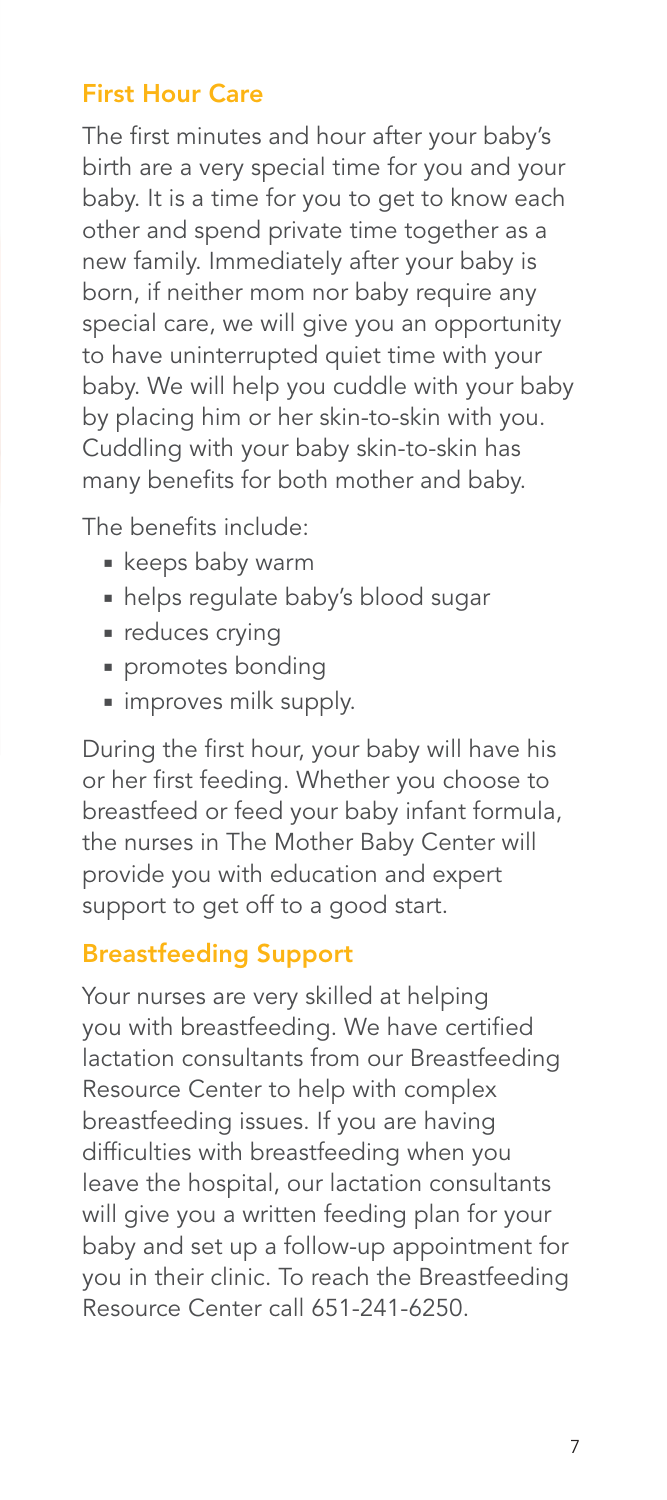## Your Length of Stay in the Hospital

Most families are ready to go home 28-36 hours after a vaginal birth or 48-72 hours after a cesarean birth. When you arrive at your postpartum room, your nurse will discuss the date and time you can expect to go home. Together you and your doctor, along with your baby's doctor will make a final decision about your going home day. Allina Health offers a specialized home care agency that can provide additional nursing support after your hospital stay. Community programs, such as a public health nurse, are other options to support you at home.

## BRINGING YOUR BABY HOME

Do you have a car seat for your baby? State law requires that children ride in a car seat. It is a good idea to set up your car seat before coming to the hospital. There are community agencies, such as your local fire department, that can help install your car seat properly.

It's a good idea to have someone at home to help you during the first few days after your hospital stay.

## CARE COORDINATION/ SOCIAL WORK SERVICES

If your baby's birth is expected to be different from a typical birth — perhaps a previous loss, you have had a traumatic birth experience in the past, or have a baby with a serious prenatal diagnosis, and are wanting additional support — birth planning and education is also offered.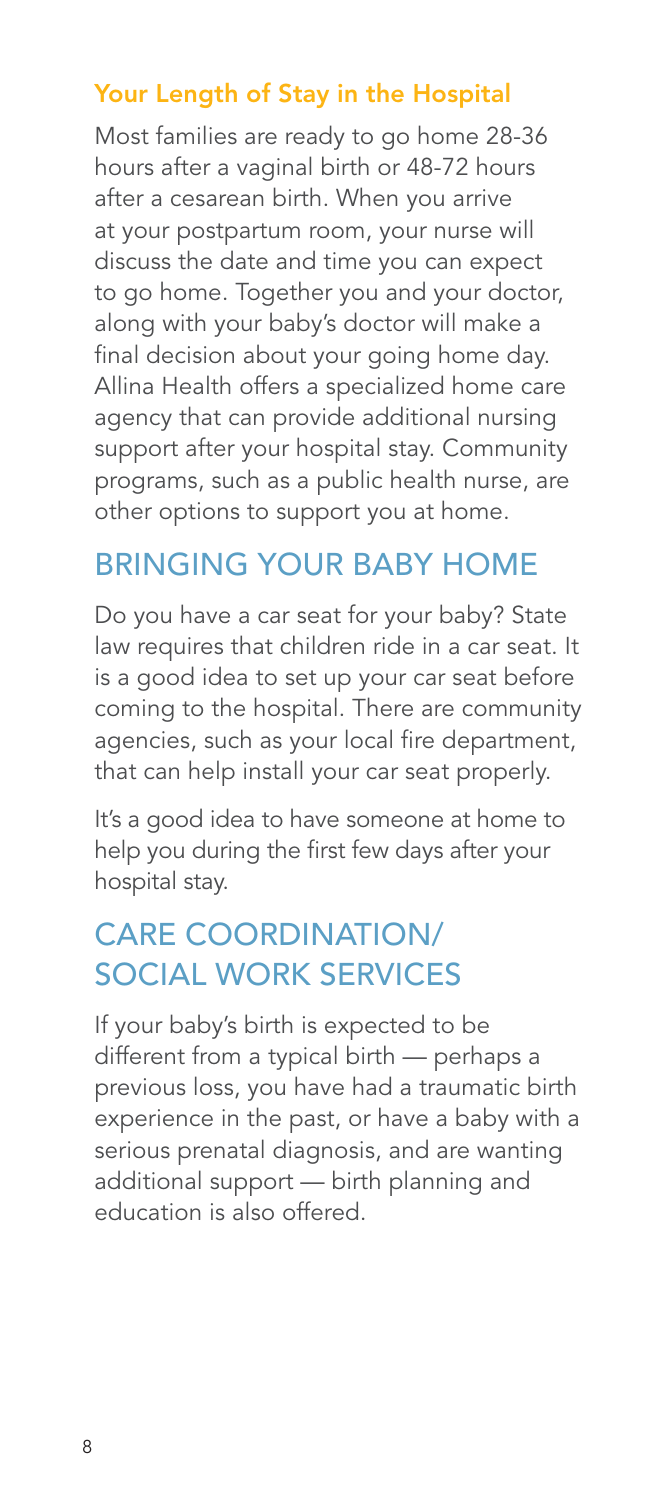

If you have further questions or concerns about your stay or caring for your baby at home, you can call our Nurse Case Manager for help. Her number is 651-241-2858.

The Mother Baby Center's social worker can help you with emotional support, baby care items and financial resources from the community. Her number is 651-241-2419.